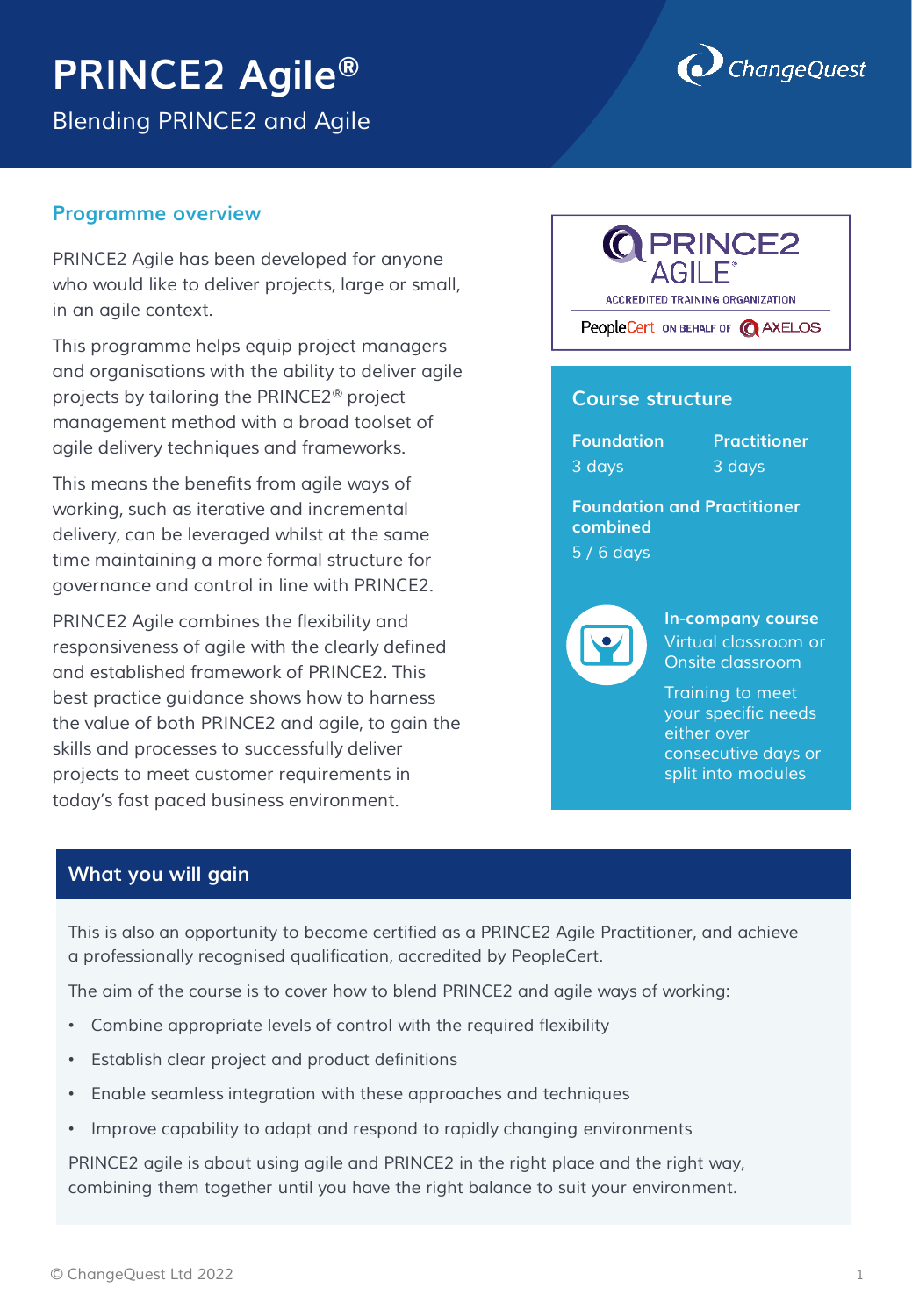# **The following areas are covered during this course**

#### **Overview of PRINCE2**

- *Principles, themes, processes*
- *Management products and governance*
- *PRINCE2 journey with agile*

#### **Overview of agile**

- *Waterfall or iterative and incremental*
- *Agile basics and frameworks*
- *Agile behaviours and concepts*

# **Blending PRINCE2 and agile**

- *What PRINCE2 Agile consists of*
- *Eight guidance points*
- *Performance targets*
- *What to fix and what to flex*
- *Agile, PRINCE2 processes and themes*
- *Starting up and Initiating a project*
- *Considering complexity and Cynefin*

# **Project organisation**

- *Concepts and guidance*
- *Delivery team and project structures*
- *Incorporating a wider customer view*
- *Working agreements*

# **Techniques and concepts**

- *Requirements and user stories*
- *Using prioritisation*
- *The agilometer*
- *Estimating techniques*
- *Making progress visible*
- *Lean start up*
- *SCRUM*
- *Kanban and Kanban method*
- *Rich communication*

#### **Quality considerations**

- *Quality in relation to scope*
- *Frequent releases and controlling a stage*
- *Managing stage boundaries and retrospectives*

#### **Tailoring**

- *Planning and plans*
- *Tailoring PRINCE2 themes for agile*
- *Closing a project*
- *Directing a project*
- *Setting appropriate levels of governance*
- *Transitioning to agile*

# **Duration and gaining the qualification**

**Foundation -** *The purpose of the foundation qualification is to confirm you have sufficient knowledge of PRINCE2 Agile method.* 

- *Tests knowledge and understanding*
- *Takes place on afternoon of third day*
- *Multiple-choice format and closed book*
- *60 minutes duration, with 50 questions*
- *Pass mark 50%*

**Practitioner –** *The practitioner level qualification is aimed at moving beyond knowledge and applying this in a practical way.* 

- *Tests application of theory to a given scenario*
- *Takes place on afternoon of the last day*
- *Multiple-choice format and open book*
- *2.5 hours duration, with 50 questions*
- *Pass mark 50%*

*Prerequisite to undertaking Practitioner level is to hold any of these certifications: PRINCE2 Foundation or Practitioner, PMP, CAPM or PRINCE2 Agile Foundation level.* 

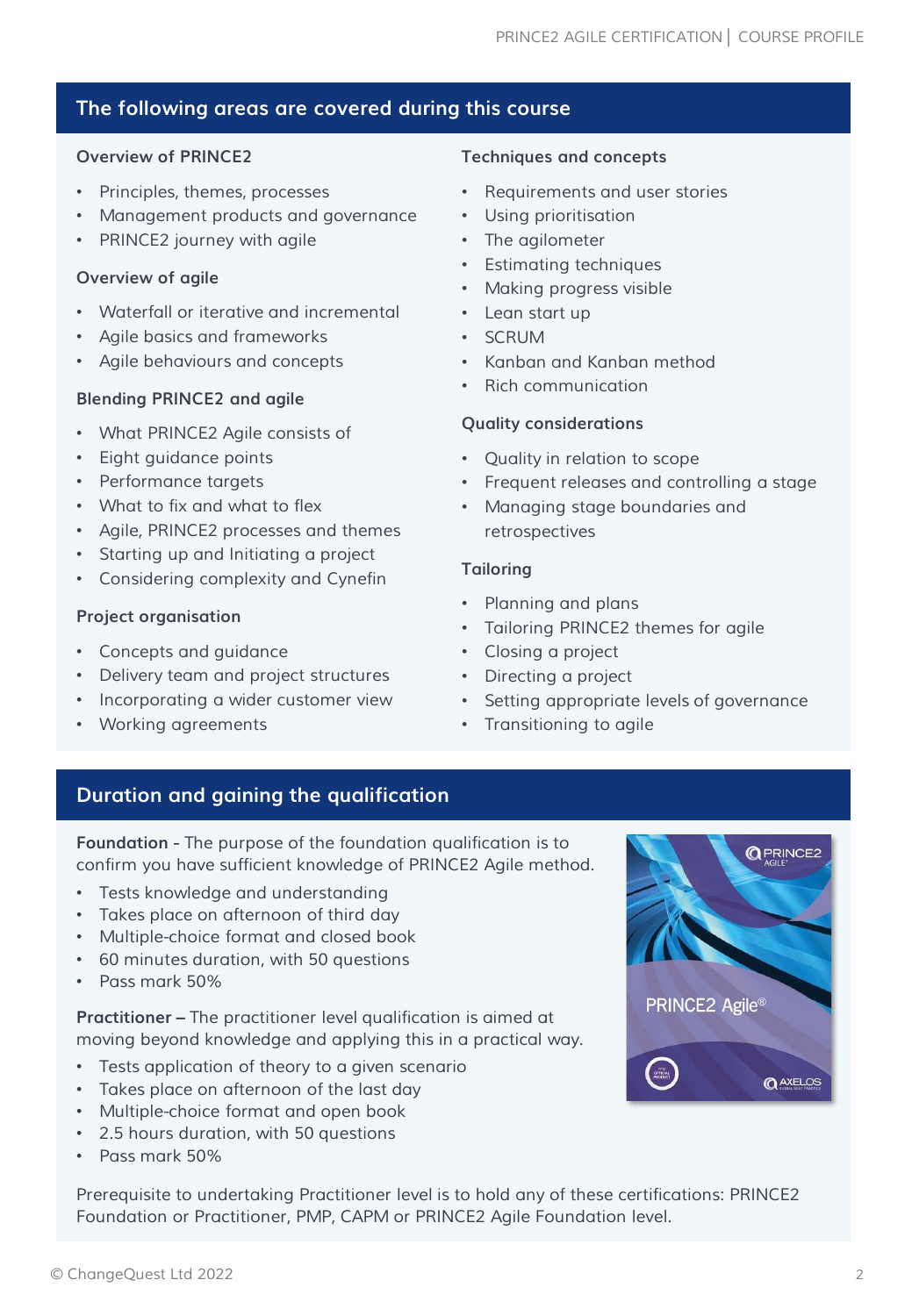#### **Who should attend?**

*PRINCE2 Agile is aimed at professionals working within a project environment, including key staff responsible for integrating project management with product delivery. It is relevant for anyone wishing to deliver projects in a more agile way. It is also relevant for professionals working in an agile environment, who require more structure and governance in their delivery.* 

#### **Course benefits**

**For individuals -** *You will develop your understanding of how to apply a broad range of agile concepts and techniques and integrate these alongside a more formal project management environment, enabling you to deliver projects successfully in a more agile way.* 

**For organisations -** *Promotes consistency across the organisation enabling a focus on both management and an integrated approach for project and product delivery. This collaboratively built approach is based on best practice. It helps increase stakeholder confidence, deliver projects that hit deadlines consistently and respond to rapidly changing requirements.* 

#### **Duration**

*The* **Foundation level** *is completed in 3 days, covering the main syllabus and Foundation exam.* 

*The* **Practitioner level** *is focused on achieving a deeper understanding of how to tailor and implement this guidance and preparing for the Practitioner exam. The Practitioner exam is taken on the afternoon of the last day.* 

*The* **Foundation and Practitioner combined** *can be run over 5 or 6 days. We can run this programme in the most convenient way for you, for example as 5 or 6 consecutive days or 2 modules of 3 days each, covering the Foundation and Practitioner levels separately.* 

*Having a time lag between the modules means there is more time for people to practise applying the concepts and to prepare for the practitioner exam. You can run either the full accredited certification course, or shorter bespoke options.*

#### **Training to meet your specific needs**



**In-company training**

*In-company training means we can reference your current processes, specific terminology and project management frameworks, throughout the course. This makes it easier for people to identify how best to apply the theory and concepts in the most effective and beneficial way. It also means your teams can work with 'live' project examples during course activities to develop useful outputs, making the programme even more relevant and effective.*

*In-company training:*

- *Offers you the convenience of choosing when and where the training takes place*
- *Allows your teams to work with their actual project examples, discuss their specific challenges and find solutions together*
- *We get to know your ways of working and methods, before the course begins*
- *Post-course support includes follow-ups to review progress*